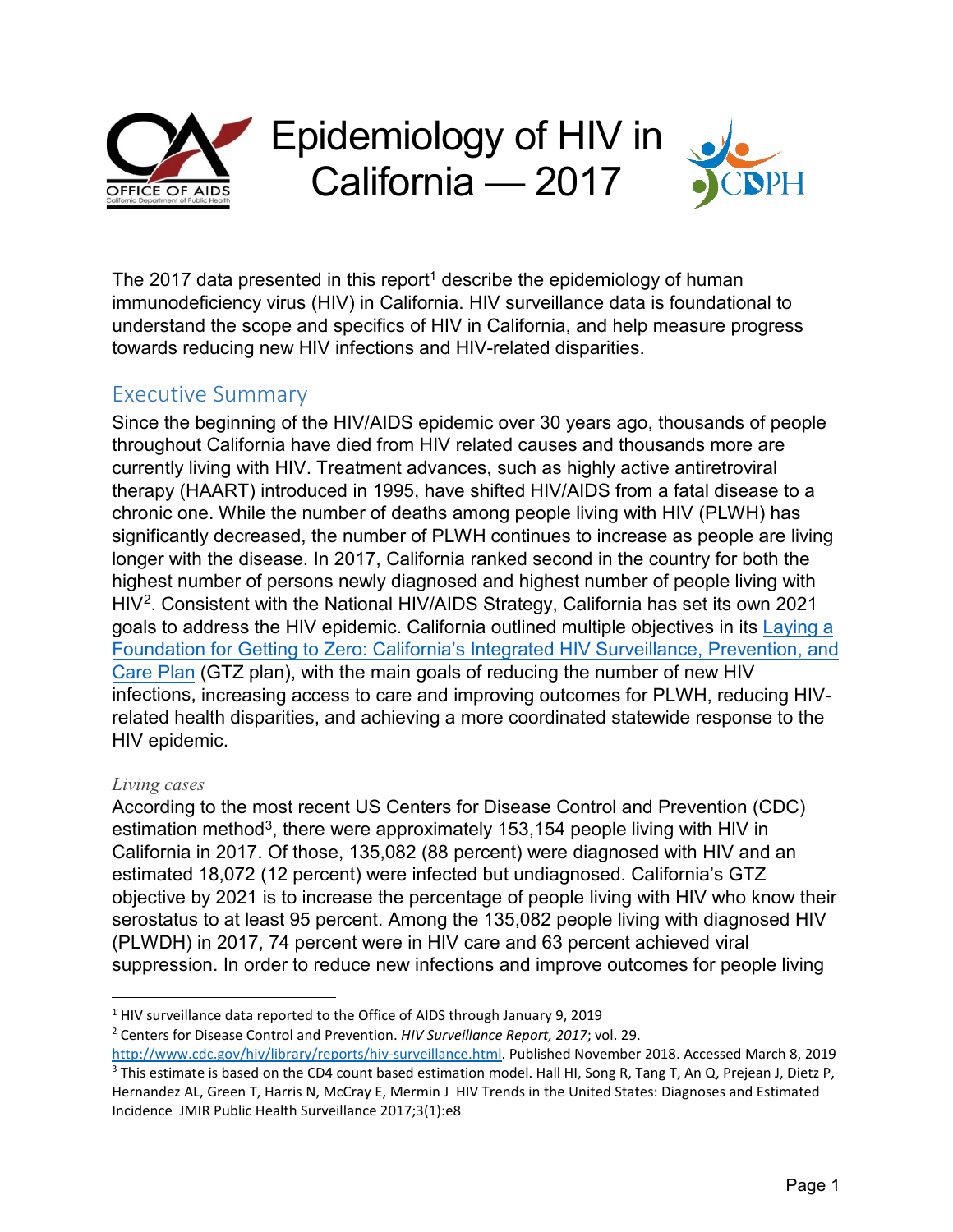with HIV, California's GTZ objectives are to increase the percentage who are in HIV medical care to 90 percent and increase viral suppression to 80 percent by 2021. The number of deaths among people diagnosed with HIV was 1,874 in 2017.

#### *New diagnoses*

There were 4,791 people newly diagnosed with HIV in California during 2017. California's objective is to reduce the number of new HIV diagnoses to fewer than 2,500 per year by 2021. Among newly diagnosed cases, 90 percent were in HIV care and 72 percent achieved viral suppression. Seventy-six percent of newly diagnosed cases were linked to care within one month of diagnosis, and 61 percent of newly diagnosed cases achieved viral suppression within 6 months. California's GTZ objectives include linking 85 percent of newly diagnosed persons into care within one month of their HIV diagnosis and increasing the percentage who achieve viral suppression within six months to 75 percent by 2021.

The majority of the HIV epidemic in California remains concentrated in men who have sex with men (MSM) communities. Transmission by male-to-male sexual contact (MMSC) accounted for 67 percent of new HIV diagnoses and 75 percent of all HIV diagnoses in 2017. Two counties in California, Los Angeles and San Francisco, made up 41 percent of newly diagnosed cases and 48 percent of PLWDH. Although most new HIV diagnoses occurred in people under 34 years old, the majority of people living with HIV were over the age of 45. Whites made up the largest racial/ethnic group of PLWDH in California, while Hispanics/Latinxs were the largest group among new diagnoses in 2017. Rates take into account population sizes and help describe disease in a particular group; they are calculated per 100,000 persons. African Americans are the most disproportionately affected by HIV with a rate of HIV 2.9 times the rate of Whites among PLWDH and 4.3 times that of Whites among new diagnoses in 2017. Disparities in linkage to care and viral suppression also exist, especially among African Americans and Hispanic/Latinxs.

## Regional Scope of HIV Burden

Eight counties made up 75 percent of new HIV diagnoses in 2017 (Figure 1). The highest burden counties include Los Angeles, San Francisco, San Diego, Orange, Riverside, Alameda, San Bernardino, and Fresno.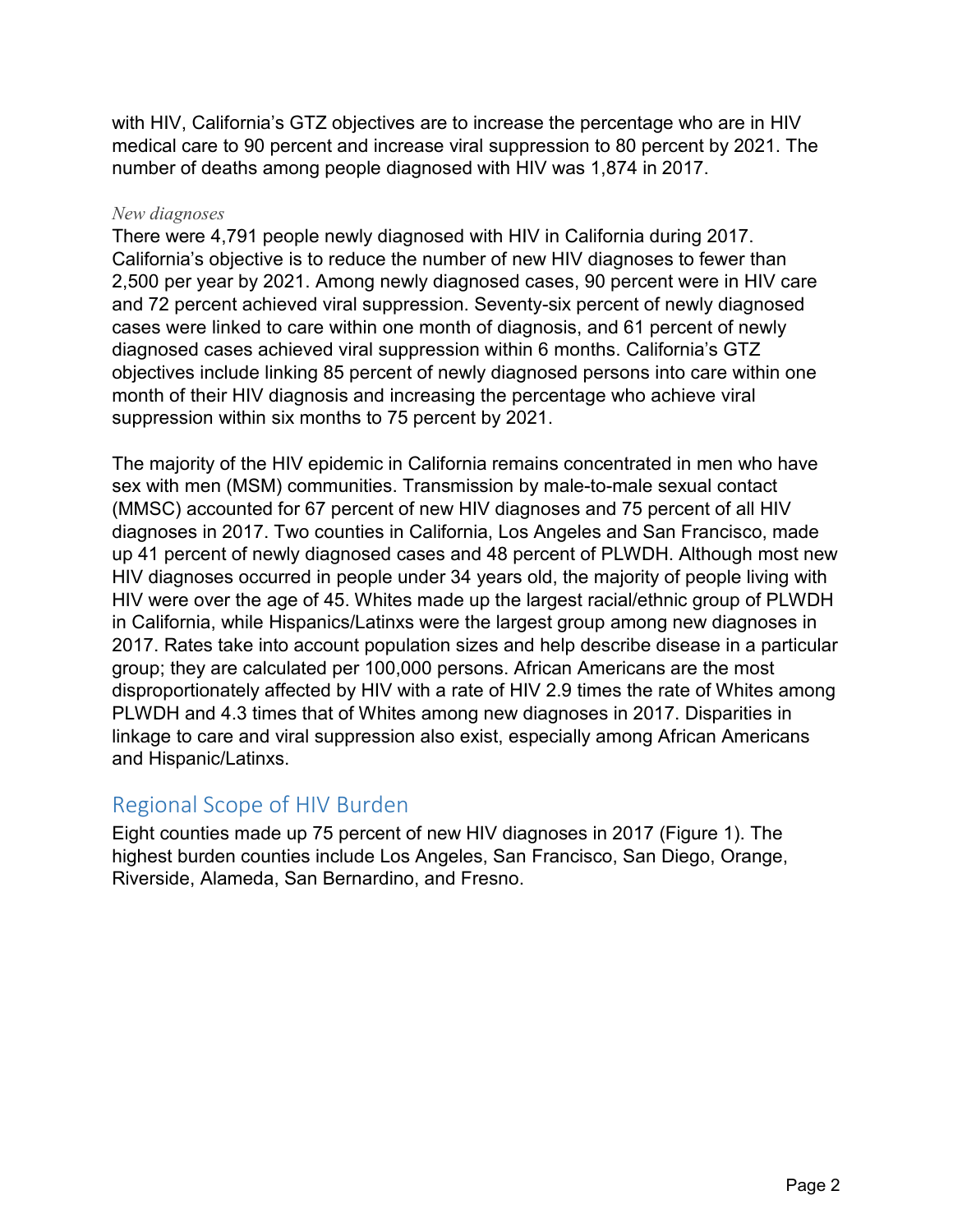

Figure 1. New HIV diagnoses by county – California, 2017

Among all California counties, Los Angeles County had the most people with newly diagnosed HIV (36.1 percent) as well as the most PLWDH (38.1 percent). San Francisco County accounted for 5.2 percent of people newly diagnosed with HIV and 9.7 percent of PLWDH. The California Project Area (CPA), which includes all California counties except Los Angeles and San Francisco, accounted for the remaining 58.7 percent of people newly diagnosed with HIV and 52.2 percent of all PLWDH.

In 2017, the rate of newly diagnosed HIV in Los Angeles and San Francisco counties was 16.8 and 28.1 respectively per 100,000 population. Within the CPA, Imperial had the highest rate (21.1 per 100,000), followed by Kern (16.9 per 100,000), and Fresno (15.8 per 100,000).

## HIV by Group

#### Gender

In 2017, cisgender men made up 87.4 percent of new HIV diagnoses and 86.9 percent of PLWDH in California while cisgender women made up 11.0 percent of new HIV diagnoses and 11.7 percent of PLWDH. Women of color, specifically African Americans and Hispanic/Latinxs, are particularly affected by HIV. Among women newly diagnosed with HIV in 2017, Hispanic/Latinxs accounted for 37.3 percent and African Americans accounted for 26 percent. The rate of new HIV diagnoses among Hispanic/Latinx women in 2017 was 1.4 times that of White women while the rate among African American women was 6.6 times that of White women. Transgender people made up 1.6 percent of new HIV diagnoses in 2017 and 1.4 percent of PLWDH.

#### Transmission category

Transmission category is defined by the CDC for classifying cases based on a person's reported HIV risk factors. The classification results from selecting the single risk factor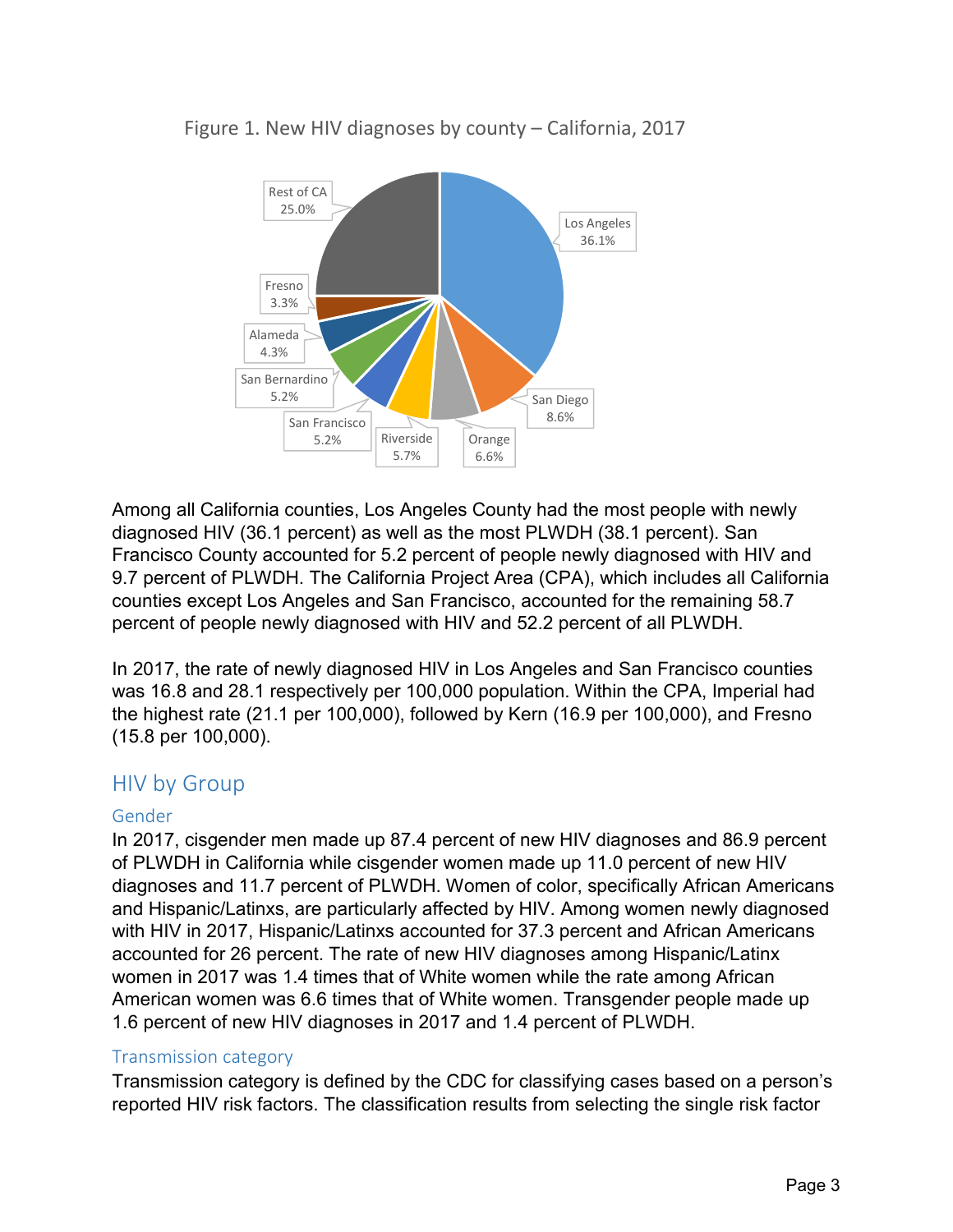most likely to have been responsible for transmission, even if multiple risk factors were reported. The CDC hierarchy of risk factors, from most likely to lead to HIV transmission, to least likely, is as follows:

- Male-to-male sexual contact and injection drug use (MMSCIDU);
- MMSC alone:
- Injection drug use (IDU) alone;
- Receipt of clotting factor blood product for treatment of hemophilia or other chronic coagulation disorder; and
- High-risk-heterosexual contact (HRH) (e.g., having a partner who is HIV-positive, MSM, or a person who injects drugs)

Non-high-risk heterosexual contact (non-HRH) is last in the hierarchy and was added by the Office of AIDS (OA) to capture individuals who report sexual activity with a member of the opposite sex but do not report any risk behaviors for their partners. As required by the CDC, classifications are based on sex-at-birth and reported behaviors, rather than sexual orientation (gay, bisexual, heterosexual) or current gender identity. Because this sex-at-birth categorization obscures the impact of HIV on transgender men and women, OA conducts additional analyses to delineate these effects, reported separately.

Three-fourths (75 percent) of HIV diagnoses in 2017 were transmitted by MMSC, including 6.9 percent MMSCIDU. Among male PLWDH in 2017, MMSC accounted for almost 85 percent of HIV diagnoses including 7.8 percent MMSCIDU (Figure 2). Among female PLWDH, the largest risk factor categories were HRH (51.2 percent), non-HRH (21.7 percent), and IDU (17.6 percent).



Figure 2. HIV Transmission Category Among Male PLWDH – California, 2017

Among new HIV diagnoses in 2017, MMSC accounted for 67 percent including 3.7 percent MMSCIDU. Among newly diagnosed males, almost 76 percent of diagnoses were attributed to MMSC including 4.2 percent MMSCIDU. For newly diagnosed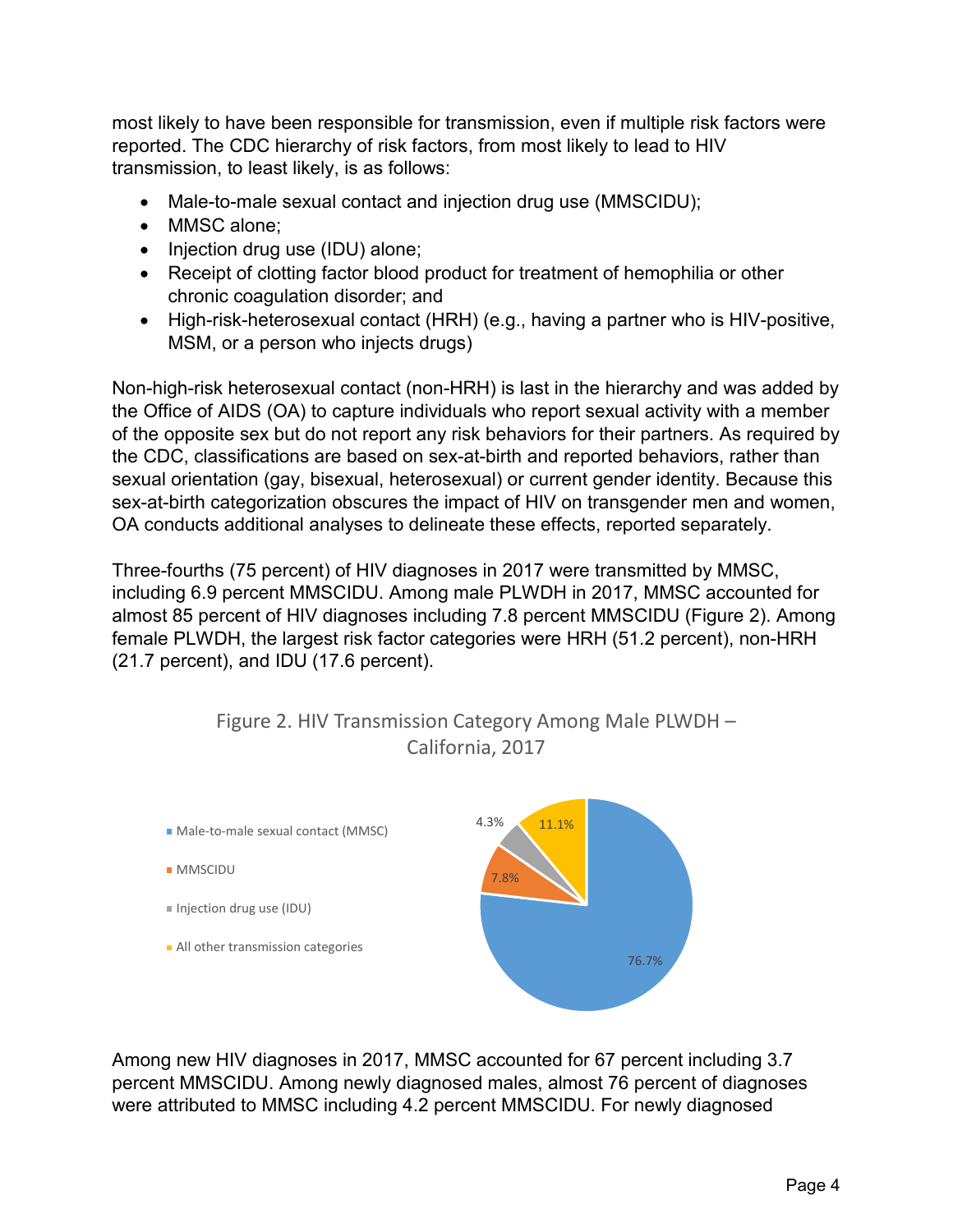females, 39.9 percent reported non-HRH as their primary risk factor, 33.5 percent reported HRH, and 14.6 percent reported IDU.

#### Age

More than 52 percent of people newly diagnosed with HIV in 2017 were individuals between 20-34 years old. The 25-29 age group made up the largest proportion of newly diagnosed cases (20.0 percent) followed by the 20-24 age group (16.4 percent). In contrast, more than 65 percent of PLWDH in 2017 were 45 or older. The 50-54 age group was the largest (17.1 percent) followed by the 55-59 age group (15.2 percent). Figure 3 shows the age differences between PLWDH and persons newly diagnosed with HIV in 2017.





## Race/Ethnicity

Of all PLWDH, the largest group was Whites (39.1 percent), followed by Hispanics/ Latinxs (36.1 percent) and African Americans (17.2 percent) (Figure 4). However, African Americans had the highest prevalence rate (1,019 per 100,000 population), a rate 3.3 times that of Hispanics/Latinxs, and 2.9 times that of Whites (Figure 5).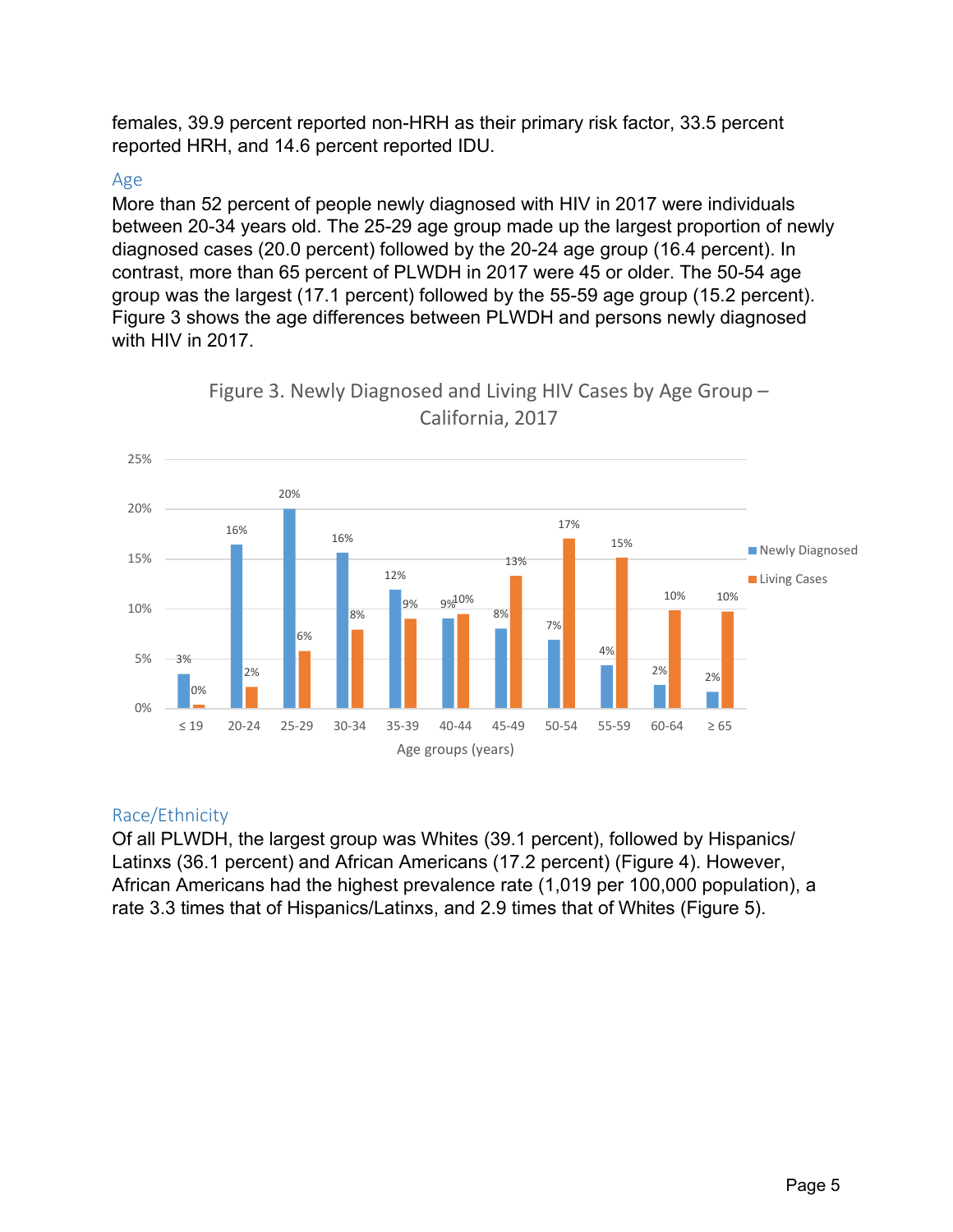

Figure 4. People Living with Diagnosed HIV by Race/Ethnicity –

Figure 5. Rate of HIV by Race/Ethnicity – California, 2017



Hispanics/Latinxs made up the largest racial/ethnic group among new HIV diagnoses (46.6%), followed by Whites (26.0 percent), and African Americans (16.7 percent). The rate of new HIV diagnoses among Hispanic/Latinxs was 1.7 times the rate of Whites. The greatest disparity was among newly diagnosed African Americans at a rate 4.3 times that of Whites (Figure 6).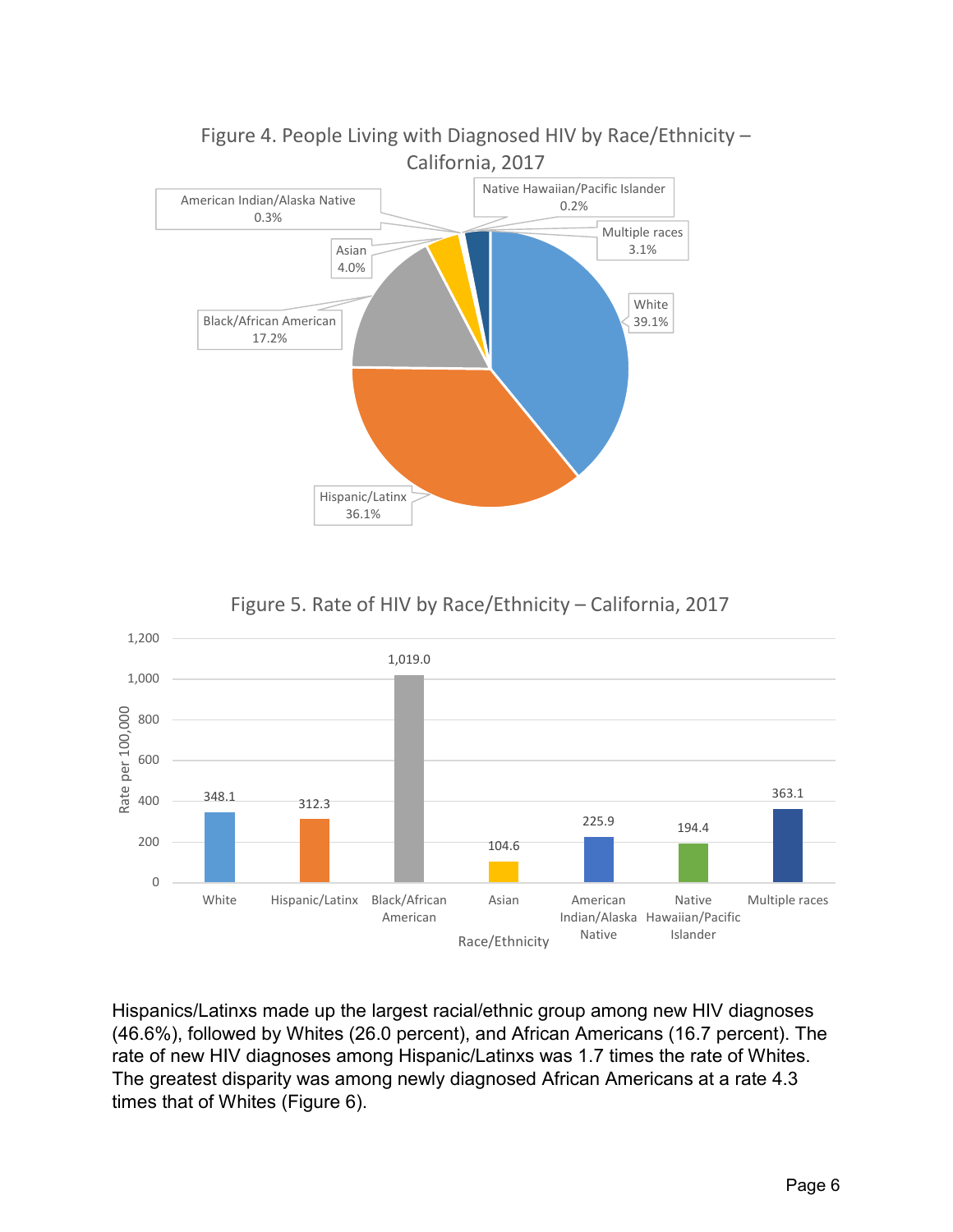

# Figure 6. Rate of Newly Diagnosed HIV by Race/Ethnicity – California, 2017

# The Continuum of HIV Care

The Continuum of HIV Care is a model that outlines the stages of HIV medical care for persons living with HIV, from initial diagnosis to viral suppression. The ultimate goal of HIV treatment is to achieve viral suppression, which means the amount of HIV in the blood is at a very low level or undetectable. Viral suppression is measured by laboratory data indicating an HIV viral load of ≤ 200 copies/ml. Sustained HIV viral suppression virtually eliminates HIV transmission to sexual partner(s), improves the health of people living with HIV, and is used as a marker for health care quality.

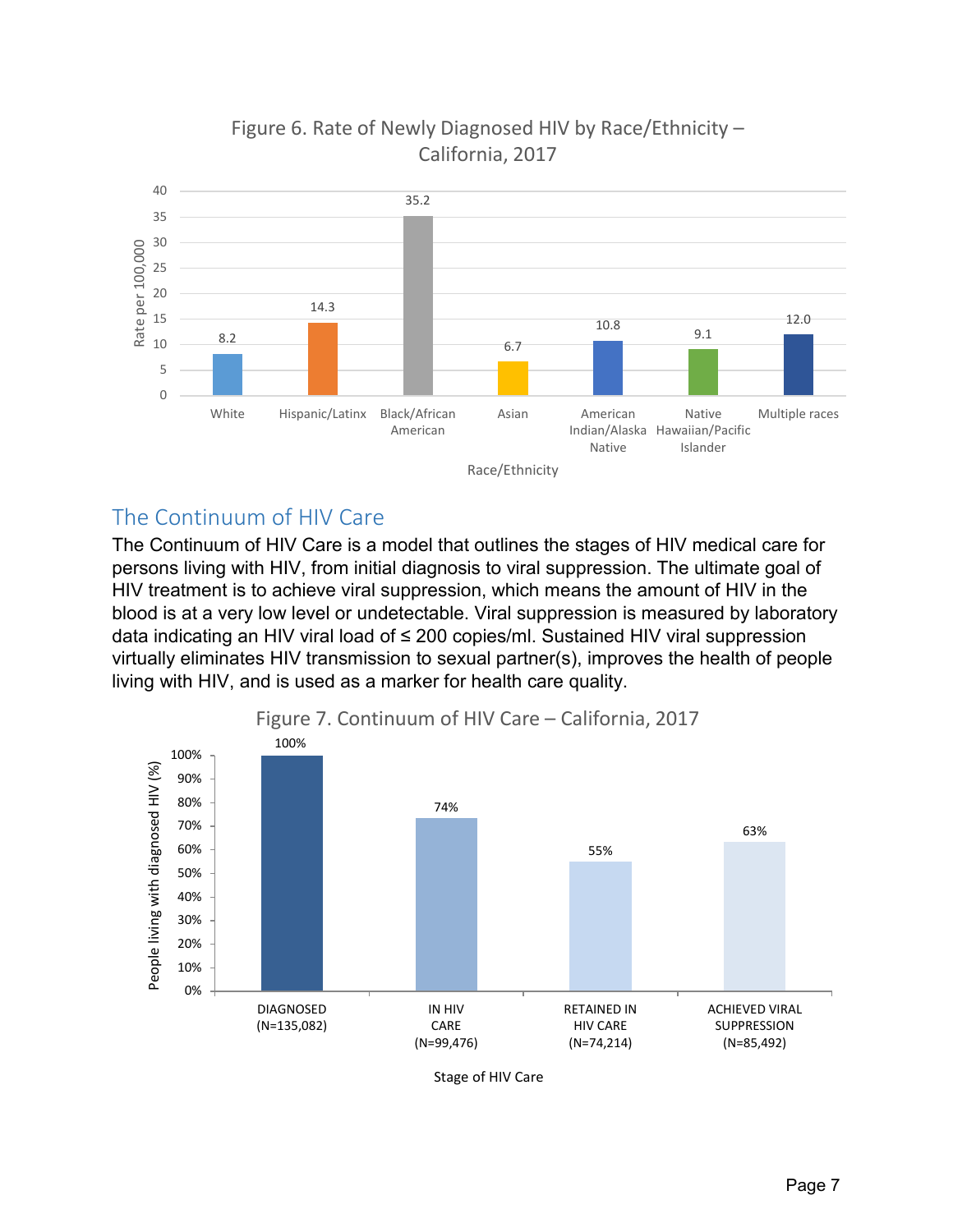Among the 135,082 PLWDH in California, 63 percent achieved viral suppression in 2017 (Figure 7). California's objective by 2021 is to increase viral suppression to 80 percent, which is why it is important to engage and retain people living with HIV at every stage of the HIV care continuum. Figure 8 shows notable disparities in viral suppression rates especially among American Indian/Alaska Natives, Black/African Americans, and Hispanic/Latinxs (55.3 percent, 56.0 percent, and 60.7 percent respectively).



# Figure 8. Percent of Viral Suppression for PLWDH by Race/Ethnicity–

California's GTZ goal is to increase the percentage of people virally suppressed within six months of diagnosis to 75 percent by 2021. Among those newly diagnosed with HIV in 2017, Native Hawaiian/Pacific Islanders, Black/African Americans, and Hispanic/Latinxs had the lowest viral suppression within 6 months of diagnosis at 50.0 percent, 54.6 percent, and 59.7 percent respectively (Figure 9). Native Hawaiian/Pacific Islanders and Black/African Americans had the lowest viral suppression within 12 months of diagnosis at 50.0 percent and 66.6 percent respectively. Asians had the highest viral suppression at 78.8 percent followed by American Indian/Alaska Natives (77.8 percent) and multi-racial persons (73.2 percent).